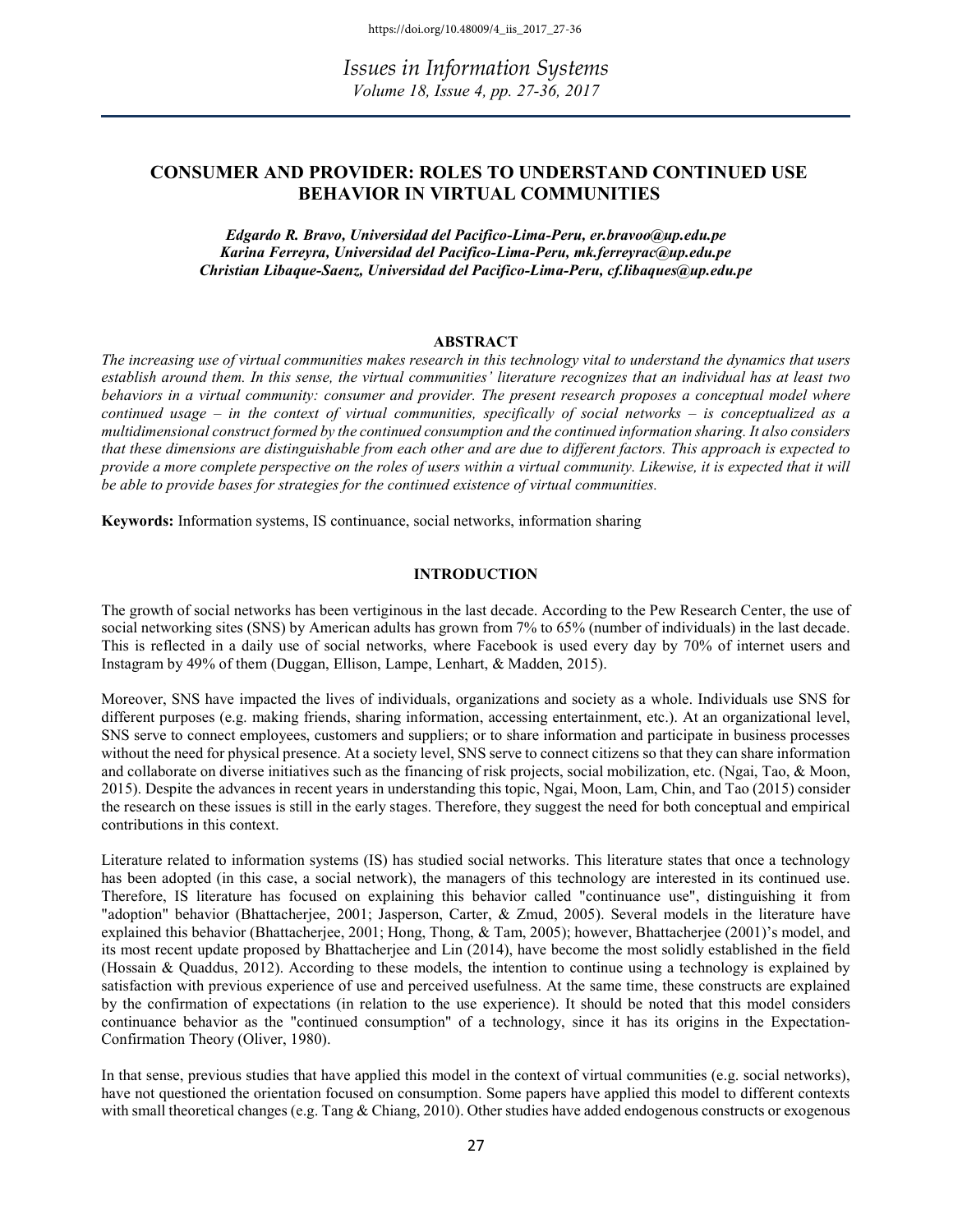antecedents (Casaló, Flavián, & Guinalíu, 2010; Jin, Lee, & Cheung, 2009; Kim, 2011). Furthermore, the model has been extrapolated to explain the provision of information (e.g. Cheung, Lee, & Lee, 2013; Jin, Zhou, Lee, & Cheung, 2013). However, it was not considered that both orientations imply different behaviors, and that they may, therefore, be affected by different factors.

In that sense, the literature about virtual communities recognizes that an individual has at least two behaviors in a virtual community: consumer and provider. An individual consumes information by asking for information or asking questions for help, and the individual contributes by answering questions from others or initiating or participating in a discussion (Zheng, Zhao, & Stylianou, 2013). Moreover, it is recognized that there are varying degrees of involvement with the community, from only consumers to committed participants, who not only contribute but also provide to the community (Blanchard, 2008; Wang & Fesenmaier, 2004). The distinction between consumer/provider is also found in other types of technologies. For example, in the context of knowledge management systems, He and Wei (2009) distinguish two behaviors: (1) to contribute with knowledge and (2) to seek for knowledge, which have different causal networks.

Research oriented to the role of the provider often appeals to theoretical frameworks different from Bhattacherjee (2001). In that sense, Social Capital Theory, in the context of virtual communities, has been used to explain why people contribute to or collaborate with other members of a virtual community. Chiu, Hsu, and Wang (2006) consider this role as an active behavior that is reflected in the intention to share information. This intention is measured through the quantity and quality of knowledge shared in that context. Social interaction, reciprocity, identification with the community, trust among members, shared language, shared vision within the community, and community benefit expectations are among the antecedents of this behavior (Chang & Chuang, 2011; Chiu et al., 2006).

In this way, it is suggested that the individual participates in a virtual community through two roles: consumer and provider. However, the research lines have explained continuance behavior (1) without distinguishing the consumer and provider role, (2) considering only the role of provider (information sharing) or (3) considering only the role of consumer (information seeking).

To bridge this gap in the literature, this research proposes a conceptual model where:  $(1)$  the continuance behavior – in the context of virtual communities, specifically of SNS – is conceptualized as a multidimensional construct formed by the continued use in each role and (2) that these dimensions are distinguishable from each other and are due to different factors.

On a theoretical level, it is hoped that this research will provide a conceptual framework that improves the understanding of existing roles within a virtual community. Thus, the notion of "continuance use" would be expanded by considering a passive dimension of behavior (consumption) and an active dimension (of contribution and/or participation). On a practical level, it would help the managers of the platforms where these communities develop to establish guidelines or strategies for the survival of a community, encouraging not only the consumption of information, but also participation in it.

To this end, the article is structured as follows: first, we present a literature review where a virtual community is defined, as well as the roles of the consumer and the provider through the theories mentioned, then, we establish the research model to be evaluated and, finally, we present the tentative methodology of the research.

# THEORETICAL BACKGROUND

This section includes the literature review about virtual communities, the model of continued use proposed by Bhattacherjee (2001) and the model of social capital in the behavior of information formulated by Chiu et al. (2006).

#### Virtual communities

A virtual community is an online social network in which individuals, with common interests and needs, interact repeatedly in an organized way for the final purpose of sharing information and engaging in social dynamics (C.-J. Chen & Hung, 2010; Chiu et al., 2006; Kosonen, 2009). Being focused on communication and interaction among its members, a virtual community generates specific knowledge that allows the individuals the execution of common functions, besides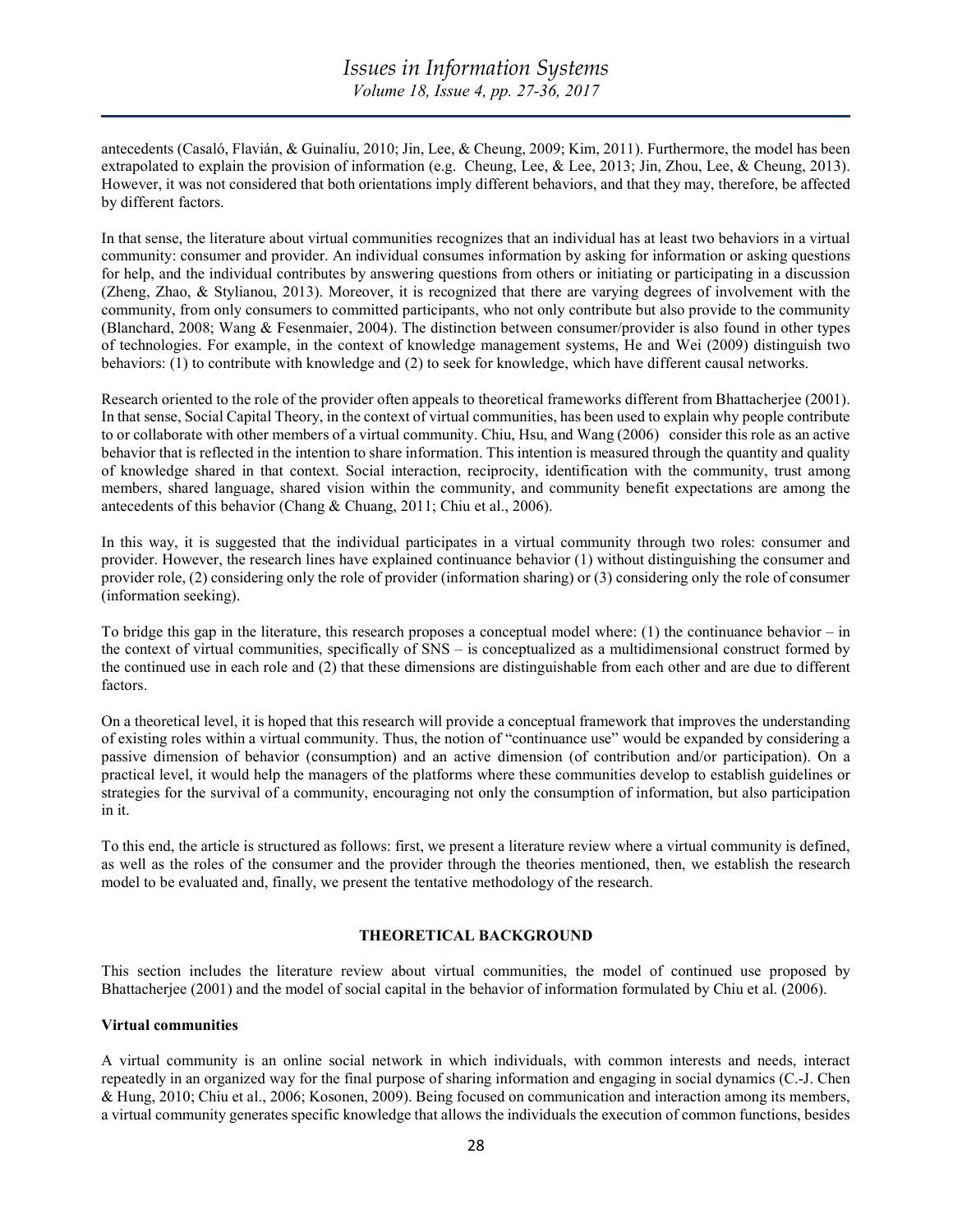learning and/or contributing to that knowledge (C.-J. Chen & Hung, 2010; Hsu, Ju, Yen, & Chang, 2007). In addition, this interaction involves different levels of involvement, determining passive and active roles among its members (Blanchard, 2008; Chiu et al., 2006).

Thus, a recurrent theme of study in the literature of virtual communities is the type of members that belong to them and how, through their behavior, they influence the success of a virtual community. The success of a virtual community is understood as the ability to sustain itself over time, while meeting the needs of its members and maintaining that satisfaction (Blanchard, 2008). In this way, we have the leaders, who provide help and assistance to other members; the participants, who actively contribute to communications and interactions between members; and the lurkers, those who simply read the messages, and do not offer any other kind of contribution (Blanchard, 2008). For the purpose of the present investigation, we will focus on the passive behaviors (of consumption) and active behaviors (of sharing) evidenced in the lurkers and participants, respectively.

#### Model of continued use of virtual communities

In the context of IS, many researches point out that the success of the system or technology depends on their use continuance, beyond initial use or adoption (p.e. Bhattacherjee, 2001; Jin, Cheung, Lee, & Chen, 2009). Thus, Bhattacherjee (2001)'s model of IS continuance is important because it considers post-adoption factors that would explain the use continuance or the abandonment of a technology or IS after its adoption.

This model has its origins in the Expectation-Confirmation Theory (Oliver, 1980) and suggests that the intention of continuance use or consumption of an IS is explained by satisfaction with previous consumption and by its perceived usefulness; which, in turn, are explained by the confirmation of expectations in relation to that consumer experience. Satisfaction is considered an affective or emotional response to the use of a technology (Zheng et al., 2013). A satisfactory experience in the use of an IS is required for the purpose of use continuance (Bhattacherjee, 2001; Cheung et al., 2013). Perceived usefulness represents post-use beliefs and expectations about the effectiveness and benefits of an IS (Bhattacherjee, 2001; Zheng et al., 2013) ; and the confirmation is the congruence between the expectations prior and after the use, confirming (or not) expected performance (Jin et al., 2013). In this sense, the model explains how users evaluate their use experience and how that assessment affects their decision to continue using an IS (Jin, Cheung, et al., 2009).

#### Social capital theory in virtual communities

As mentioned, members of a virtual community have different roles within it. One of them is an active role evidenced in behaviors of information sharing. The members of a virtual community not only seek to interact socially among themselves, but also, from that interaction, they look for information or knowledge to solve problems, to be informed, to learn, etc. (Chiu et al., 2006). Thus, they accumulate and integrate information and experiences provided by their members, and maintain a level of active exchange when the perceived benefit of sharing information is greater than the perceived loss of knowledge (Chang & Chuang, 2011).

The literature of information sharing takes as a special reference the Social Capital Theory. Social capital refers to the goods or resources framed within networks of relationships between individuals, communities or societies, and exists through interpersonal relationships between individuals and connections with their communities (Chang & Chuang, 2011; Nahapiet & Ghoshal, 1998). Thus, social capital is believed to be the key mechanism for creating and sharing knowledge (Chai, Das, & Rao, 2011; Inkpen & Tsang, 2005; Nahapiet & Ghoshal, 1998).

In the context of virtual communities, the approach of Chiu et al. (2006) has been used to explain why people contribute or collaborate with other members of a virtual community. Integrating the Social Capital and Social Cognition Theories, it is proposed that the intention to share information is reflected through two variables: the quantity and quality of information or knowledge shared. From the first theory, it takes the dimensions proposed by Nahapiet and Ghoshal (1998), these are the constructs of social interaction (structural dimension), trust, reciprocity and identification (relational dimension); and the shared language and vision (cognitive dimension). From the second theory, it takes the expectations of results, especially at a community level. All of these factors are important in information-sharing behavior (Chang & Chuang, 2011; Chiu et al., 2006).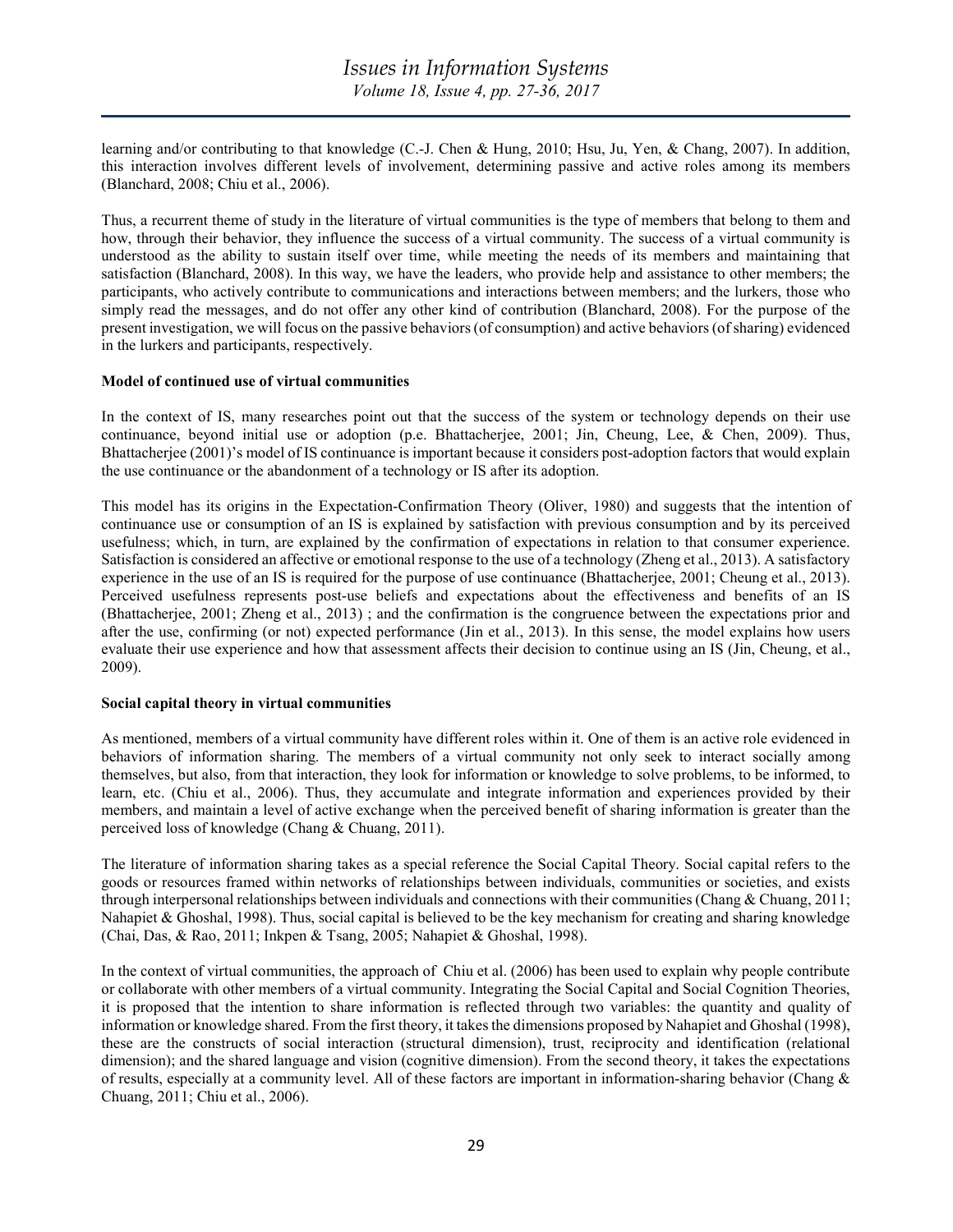#### RESEARCH MODEL

As mentioned, virtual communities are made up of a group of individuals who communicate regularly through a technological medium, in an organized and constant way (C.-J. Chen & Hung, 2010; Hsu et al., 2007). In this way, interaction dynamics are generated between members that show different roles in the use of a virtual community.

For the purposes of this research, the proposed model investigates both the passive role (of information consumption) and the active role (of information sharing), which would determine the intention to continue using a virtual community.

#### Continuance consuming of information in virtual communities

The passive role in the context of virtual communities refers to those behaviors that are limited to the consumption of available information. In this sense, the model for IS continuance use proposed by Bhattacherjee (2001) is pertinent since the intention to continue using an IS can be understood as the consumption of information in the context of virtual communities.

In the first place, the IS literature defines satisfaction as the affections that arise after its use, which are the results of a cognitive evaluation of the confirmation (or otherwise) of the expectations about its performance (Bhattacherjee, 2001; Jin, Lee, & Cheung, 2010). Thus, the satisfaction of the prior use of a technology is considered as an important antecedent in the intention of continued use (Bhattacherjee, 2001). The empirical evidence supporting this relationship is sufficient (Bhattacherjee, 2001; I. Chen, 2007; Cheung & Lee, 2007; Jin et al., 2010). Also, in the context of virtual communities, there is evidence about the key role that satisfaction of prior use plays in continued use, especially from the role of information consumption (p.e. Jin, Cheung, et al., 2009; Tang & Chiang, 2010).

For the purposes of the present investigation, satisfaction is defined as the affections of the prior use of a virtual community, in terms of the information obtained through it, and that are derived from the evaluation of expectations of its members in terms of their performance. Thus, if individuals are satisfied with the information obtained in their community, they are more likely to continue using it. Thus, the following hypothesis is proposed:

H1: Satisfaction positively affects the intention to continue consuming information.

Also, within the IS continuance use model proposed by Bhattacherjee (2001), a determining factor in the continuance intention of an IS is the perceived usefulness. This is defined as the belief that using an IS helps to improve individual's performance and achieve their goals (Davis, 1989). Thus, it influences the formation of behavioral intentions since productivity is associated with that behavior (Casaló et al., 2010; Davis, 1989). This relationship is supported by several research of IS continuance (Bhattacherjee, 2001; S.-C. Chen, Liu, & Lin, 2013; M. Limayem, S. G. Hirt, & C. M. Cheung, 2007a), and virtual communities (p.e. Jin, Cheung, et al., 2009; Tang & Chiang, 2010).

It is important to mention that, in the context of consumption and adoption of information, Sussman and Siegal (2003) consider perceived usefulness as the degree of information perceived as valuable. Considering the role of consumption present in the members of virtual communities, for the purposes of this research, it is considered that the perceived usefulness of a virtual community is given based on the information collected by its members. In that sense, to the extent that individuals perceive the information obtained as being useful, they will have a greater intention to continue consuming information from their community. Therefore, the following hypothesis is proposed:

H2: Perceived usefulness positively affects the intention to continue consuming information.

Likewise, perceived usefulness would also be positively related to satisfaction. Thus, Bhattacherjee (2001) argues that to the extent that an IS is perceived as useful, the individual will feel more satisfied with the technology. Research in this context argues that perceived usefulness is a factor that consistently influences the post-acceptance affections of an IS (satisfaction) (Bhattacherjee, 2001; Casaló et al., 2010). Thus, in the context of this research, the fact that information obtained from a community is perceived as useful by the members of a virtual community, generates satisfaction with its use (Jin, Cheung, et al., 2009). Hence, the following hypothesis is proposed:

H3: Perceived usefulness positively affects satisfaction.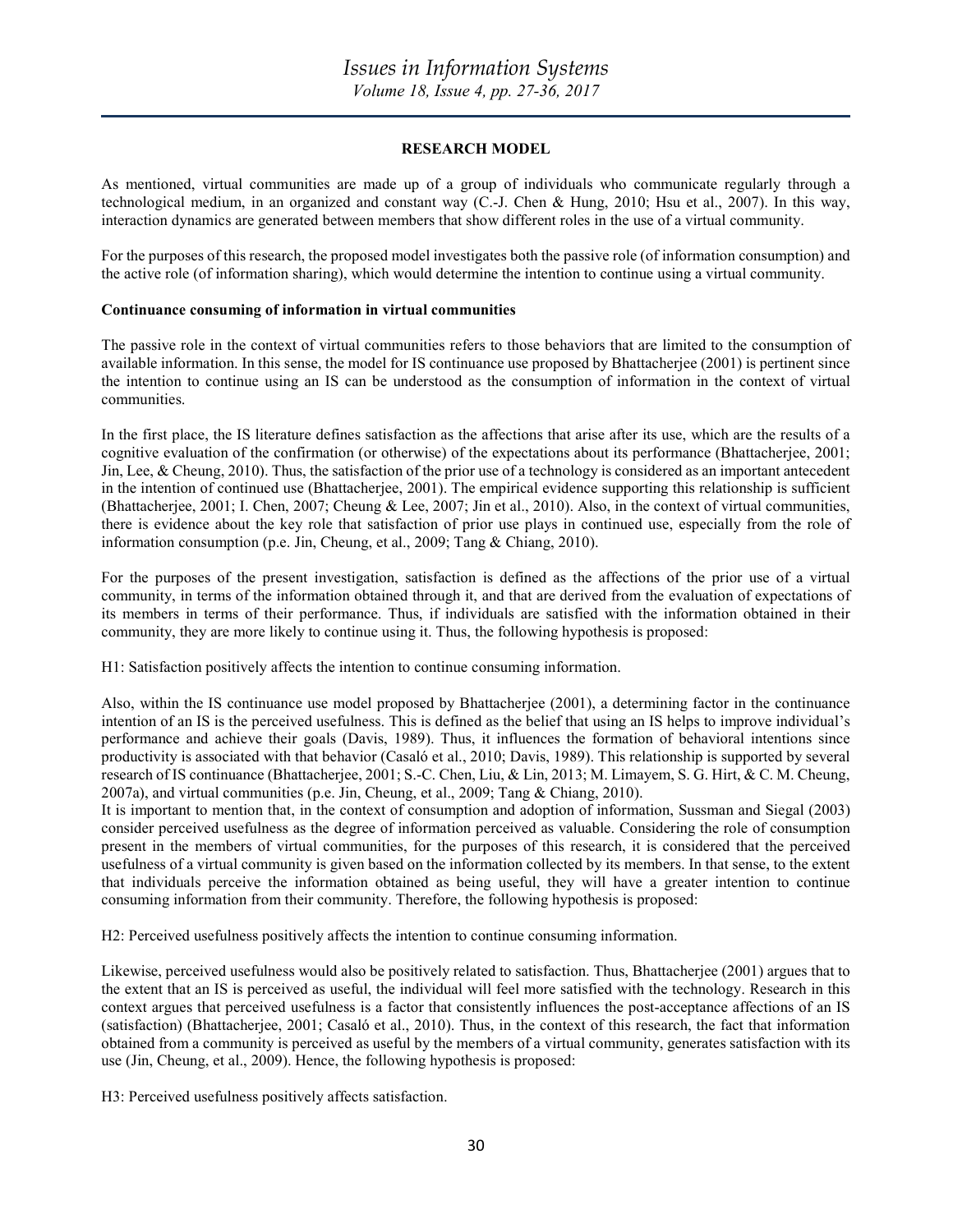Confirmation is the extent to which pre-use expectations are congruent with the performance of an IS. Therefore, it is a cognitive evaluation of a technology in the post-adoption stage (Bhattacherjee, 2001; Kim, 2011). This is taken from the Theory of Cognitive Dissonance (Festinger, 1962), which argues that an individual experiences dissonance when their previous expectations are higher than the perception of performance after the use of a technology, so that they are disconfirmed. On the other hand, when user expectations are exceeded by perceived performance, they are positively confirmed. Thus, as confirmation of expectations is related to the perceived performance of an IS, it is established that it is related to its perceived usefulness (Bhattacherjee, 2001; Limayem et al., 2007a).

In the literature about virtual communities, it is evident that the confirmation of expectations about a virtual community has a positive impact on their perceived usefulness (p.e. Jin et al., 2013). For the purposes of this research, it is expected that confirmation of expectations favors the perception of how useful the information consumed or obtained from the community is. In this sense, it is proposed:

H4: Confirmation of expectations positively affects perceived usefulness.

In that line, confirmation of expectations would also be related to the individual's satisfaction. In the IS context, when the performance of a technology surpasses the user's expectations, these are confirmed positively and therefore, the individual is more satisfied with the technology usage (Bhattacherjee, 2001). This relationship has been demonstrated empirically, even in the context of virtual communities with the consumption role of the participant (p.e.Kim, 2011). Thus, it is considered that the confirmation of expectations generated prior to the acquisition of information from a virtual community (and therefore of its use), makes its members feel more satisfied, and the following hypothesis is considered:

H5: Confirmation of expectations positively affects satisfaction.

#### Continuance of sharing information in virtual communities

Members of a virtual community also exhibit active behaviors through information sharing or exchange of knowledge. Therefore, the Social Capital Theory (Chiu et al., 2006) proves to be important because it gives a conceptual framework to understand the inherent resources in a virtual community that are going to encourage those behaviors (Chiu et al., 2006).

In the context of virtual communities, Chiu et al. (2006) apply and validate a model that combines both Social Capital Theory and Social Cognitive Theory. First, the authors argue that trust among members is an important antecedent to the intention of sharing information. Trust is understood as the beliefs about the integrity of members of a virtual community, in relation to how they follow the set of accepted values, norms and principles within the community (Chiu et al., 2006). In this way, when members trust each other, they are less concerned about being deceived and they are more involved in the dynamics of collaboration and participation (Nahapiet & Ghoshal, 1998).

From the organizational literature, trust is conceived as a precondition for the effective exchange of knowledge among individuals (Nonaka, 1994). From the literature about virtual communities, empirical evidence is also found about the exchange relationship of trust and the intention of sharing information (p.e.Chai et al., 2011; Chang & Chuang, 2011; Chiu et al., 2006).

Based on the above, this research considers that trust among the members of a virtual community generates greater dynamics of information exchange, and, therefore, the intention to continue sharing information or knowledge in it. Therefore, the following hypothesis is proposed:

H6: Trust positively affects the intention to continue sharing information.

Norms of reciprocity are also considered important for the exchange of information within a virtual community. Chiu et al. (2006) define these as those exchanges of information that are mutual and perceived as fair among members. In this way, members expect to be rewarded in the same way they provide something (in this case, information). Similarly, the establishment of norms of cooperation is useful for the creation of intellectual capital (Nahapiet & Ghoshal, 1998), which is typical of the interaction dynamics in a virtual community.

Previous research finds that individuals who cooperate with others under a desire for equality and reciprocity are more likely to have positive attitudes about sharing information, and this affects the intention to share information (Bock, Zmud, Kim, & Lee, 2005). In the context of virtual communities, there is also evidence of a positive relationship between reciprocity and the intention to share information (p.e. Chai et al., 2011; Chang  $\&$  Chuang, 2011). Thus, the following hypothesis is proposed: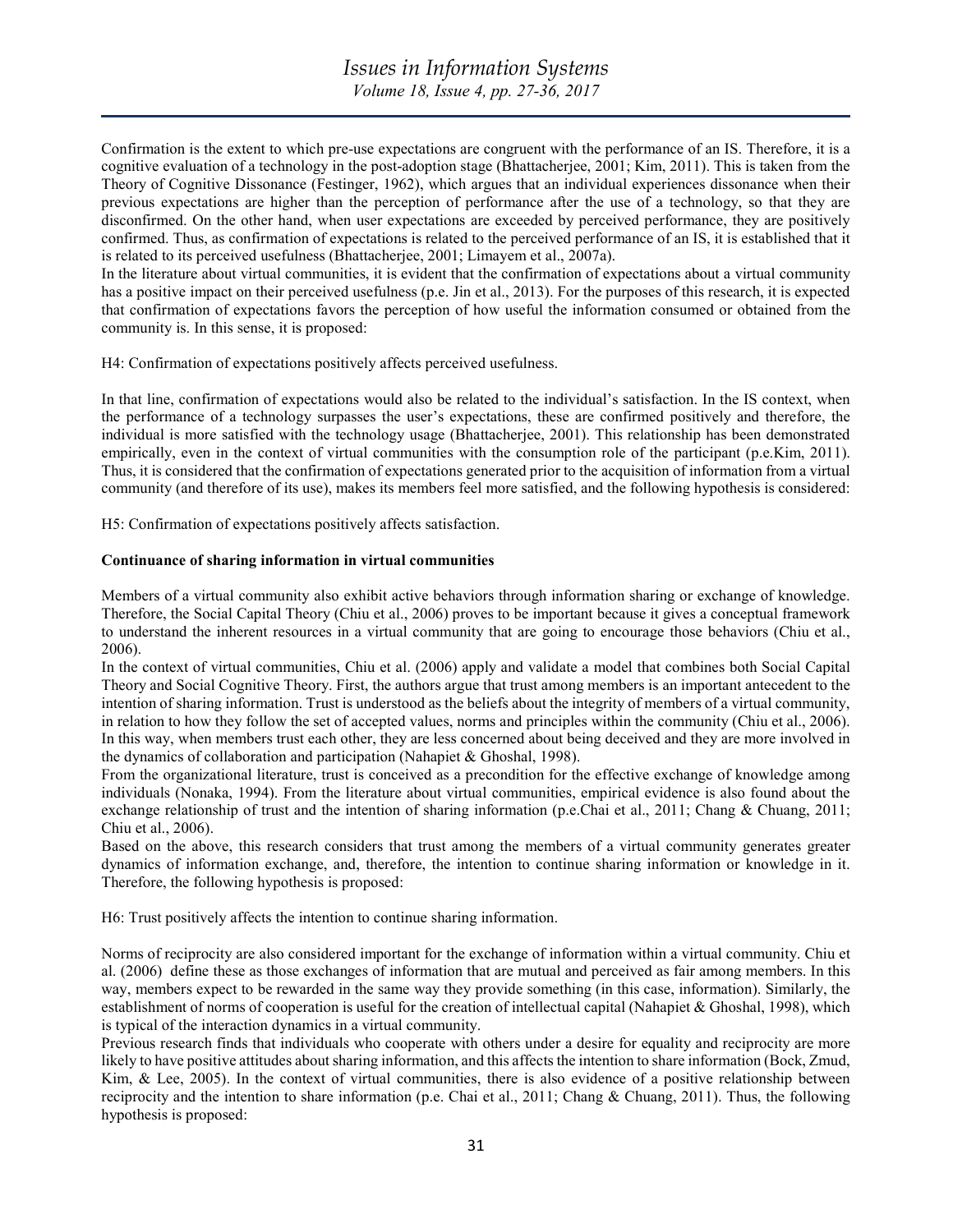H7: Reciprocity positively affects the intention to continue sharing information.

In the context of a virtual community, social interaction ties represent the strength of the relationships among members, the amount of time invested, and the frequency of communication between them (Chiu et al., 2006). To the extent that social bonds are strong and balanced, relationships between them will be healthy and this will lead to members engaging in interpersonal activities (Nahapiet & Ghoshal, 1998), such as information sharing. In this sense, social interaction ties are channels for resources and information within a community to flow among participants (Tsai & Ghoshal, 1998), so they become a means of accessing broad sources of knowledge (Chiu et al., 2006).

Empirical evidence shows that an individual who is central to these bonds has greater potential in combining and exchanging resources with other actors (Inkpen & Tsang, 2005). Also, in the context of information exchange, the stronger the ties, the greater the intensity, as well as the frequency and breadth of the shared information (Yli-Renko, Autio, & Sapienza, 2001). From virtual community literature, there is evidence of the relationship between social interaction ties and the intention to share information (p.e. Chai et al., 2011; Yoon & Wang, 2011). Thus, to the extent that the ties between members are greater, the probability of sharing or exchanging information in a virtual community will be greater. Therefore, the following should be stated:

H8: Social interaction ties positively affect the intention to continue sharing information.

The Social Capital Theory proposes that having shared resources (e.g. shared vision) helps to establish bonds in the members of a community. Thus, (Tsai & Ghoshal, 1998) consider that a shared vision reflects the collective goals and aspirations of the members of an organization. In that sense, this is a mechanism that connects the members of a community and makes them more likely to share or exchange resources. The union between the members generates a mutual understanding that allows also the exchange of ideas (Inkpen & Tsang, 2005).

From the literature of virtual communities, Chiu et al. (2006) consider that a vision shared by the members of a virtual community helps them to know the meaning of behaviors like sharing information. This also improves and increases the quality and quantity of the shared information. Empirical research supports the relationship between shared vision and the intention to share information (Liao & Chou, 2012; Yoon & Wang, 2011). Literature has found that interpersonal communication is more likely to occur among friends who already know each other in off line context. Therefore offline ties can facilitate stronger online ties (Lee, Park, Na, & Kim, 2016). Consequently, it is possible to propose the following hypothesis:

H9: Shared vision positively affects the intention of continuing to share information.

# Continued usage of virtual communities

Finally, based on the above, the intention to consume and share information are behaviors that could potentially influence the overall continued use of a virtual community. First, the IS continuance suggests that the continued use of a technology is given by its consumption. In the case of a virtual community, this is reflected from the recurrent consumption of information seen in it. On the other hand, the literature on information sharing in the context of virtual communities suggests that continued information sharing could inherently help in the continuance of a virtual community. In this way, the following hypotheses are considered:

H10: The intention to continue consuming information positively affects the virtual community continuance intention. H11: The intention to continue sharing information positively affects the virtual community continuance intention.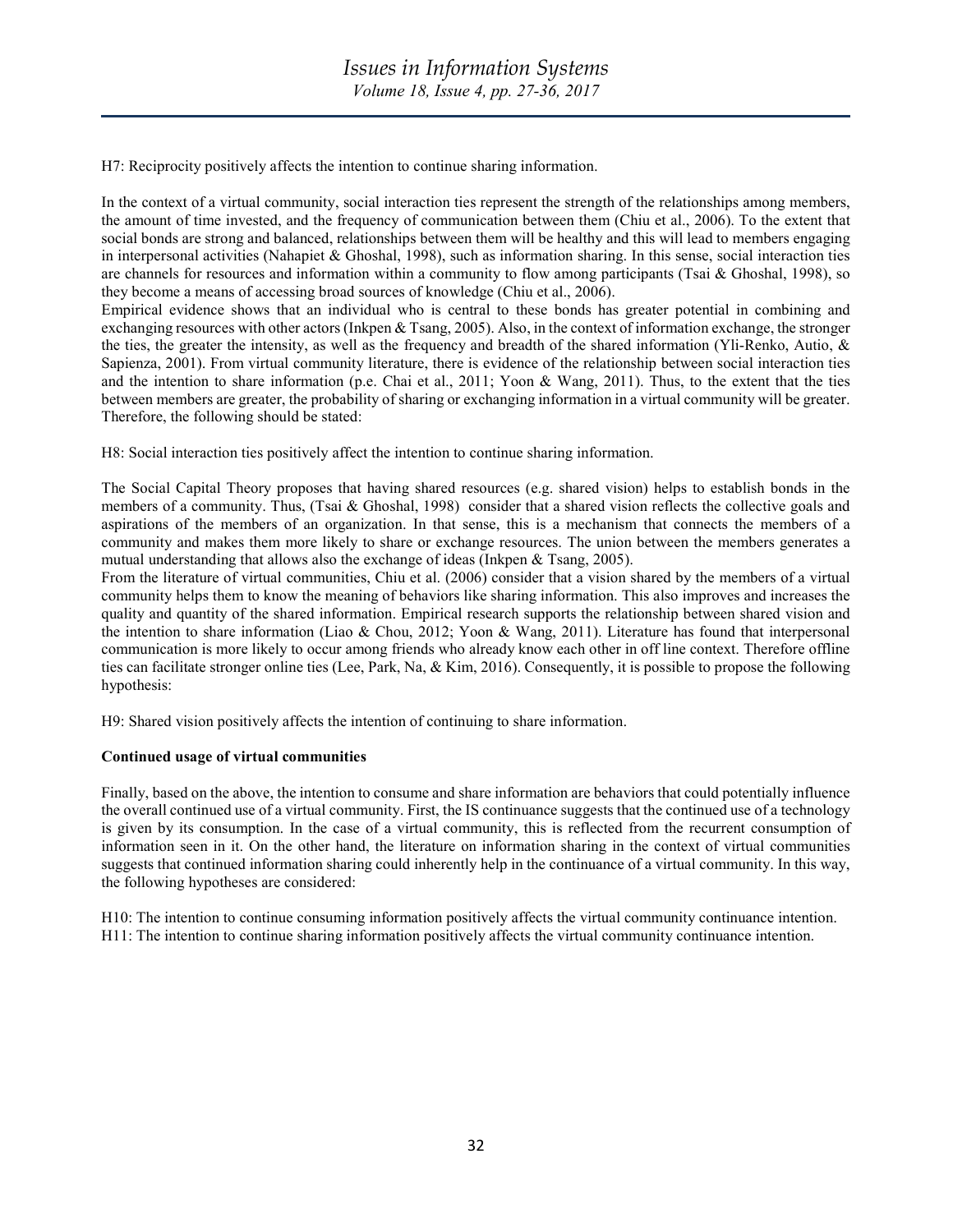# Issues in Information Systems

Volume 18, Issue 4, pp. 27-36, 2017



Figure 1. Research Model

# RESEARCH METHOD

Since this study is an ongoing research, this section describes the procedures to be followed for data collection and analysis.

# Measurement Instrument

The constructs related to the ECM-IT as intention of continuance consumption, perceived usefulness, satisfaction and confirmation of expectations will be measured with items based on the work of M. Limayem, S. G. Hirt, and C. M. K. Cheung (2007b); Zheng et al. (2013). On the other hand, the variables related to Social Capital Theory as intention to continue sharing information, trust, reciprocity, social interaction ties and shared vision will be evaluated with scales used by Chiu et al. (2006), Lin, Hung, and Chen (2009), and Liao and Chou (2012). Finally, continuance use intention of a virtual community will be evaluated with items based on the work of Bhattacherjee (2001).

# Data Collection (Future Step)

Data collection will be via a survey and structural equation models with SPSS AMOS 19 will be used for data analysis. The sample will be chosen from users of a cloud storage technology. The data will be collected through Amazon Mechanical Turk, which is a web-based platform where employers (called requesters) post outsourced tasks for an anonymous network of laborers (called workers) who receive compensation for their contribution (Steelman, Hammer, & Limayem, 2014). This website has proven to be effective in data collection (Steelman et al., 2014). A pilot test will first be conducted to check the reliability and validity of our measurement items. To determine the minimum sample size, we follow (Chin, 1998)'s rule-of-thumb which establishes that a sample size should be at least 10 times (1) the largest number of formative indicators or (2) the largest number of independent variables impacting a dependent variable, whichever is greater. We expect to collect 200 valid responses, which is more than adequate for estimation procedures.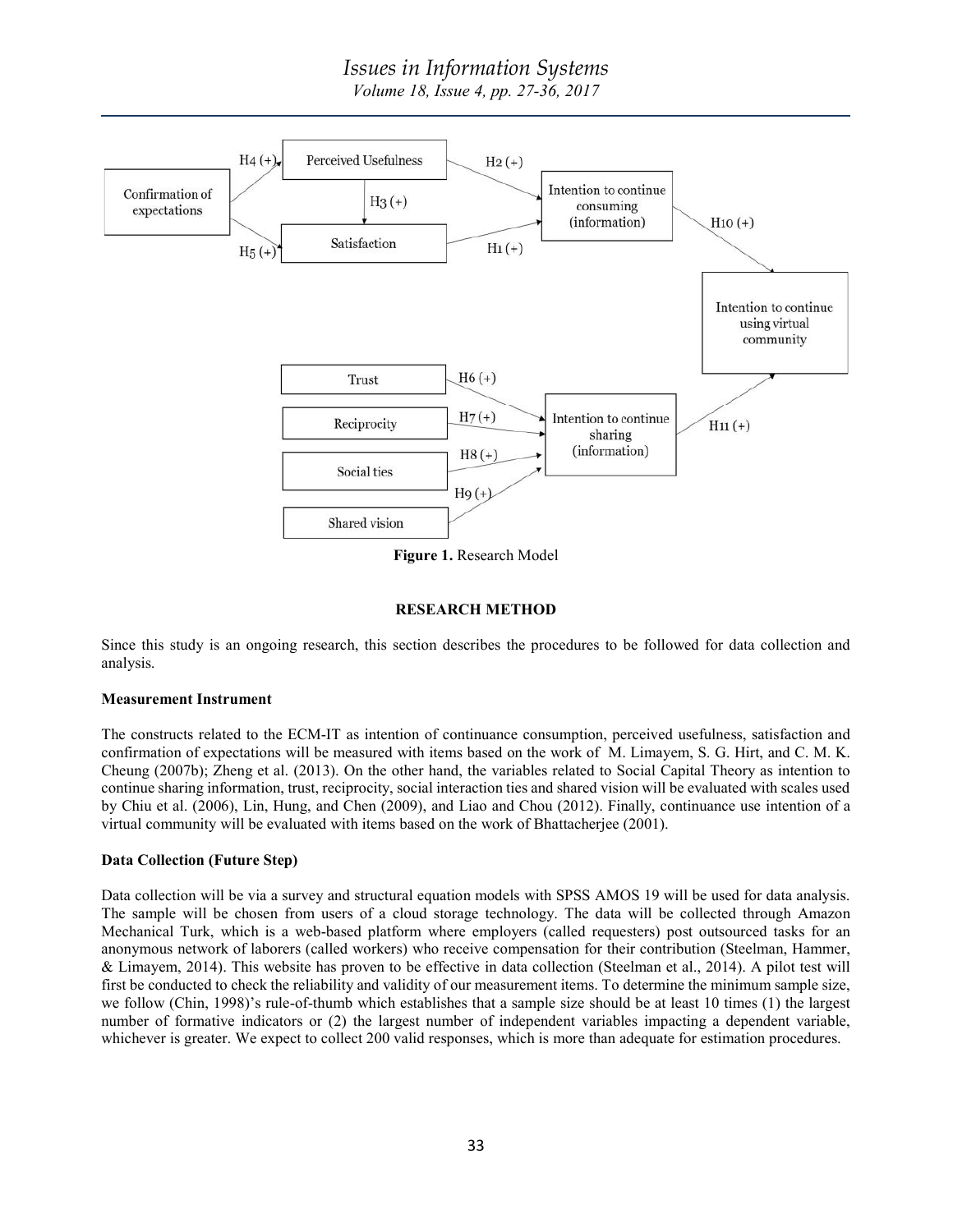#### IMPLICATIONS (EXPECTED)

For Theory, our research attempts to explain the continued use of a virtual community based on the interaction of its users in terms of consumption and information sharing. Thus, it is hoped that this approach will contribute to the theoretical understanding of the dynamics that are constituted within a virtual community.

Also, at a practical level, managers are expected to give importance to the way their users use a virtual community. The results can provide a greater degree of granularity from the evaluation of the two types of behaviors that can contribute to the formation of continued use. Thus, strategies that help in the long-term permanence and use of the community over time can be evaluated.

#### **REFERENCES**

- Bhattacherjee, A. (2001). Understanding information systems continuance: An expectation-confirmation model. MIS Quarterly, 25(3), 351-370.
- Bhattacherjee, A., & Lin, C.-P. (2014). A unified model of IT continuance: Three complementary perspectives and crossover effects. European Journal of Information Systems, 24(4), 1-10.
- Blanchard, A. L. (2008). Definition, antecedents, and outcomes of successful virtual communities. The Encyclopedia of e-Collaboration.
- Bock, G.-W., Zmud, R. W., Kim, Y.-G., & Lee, J.-N. (2005). Behavioral intention formation in knowledge sharing: Examining the roles of extrinsic motivators, social-psychological forces, and organizational climate. MIS Quarterly, 87-111.
- Casaló, L. V., Flavián, C., & Guinalíu, M. (2010). Antecedents and Consequences of Consumer Participation in Online Communities: The Case of the Travel Sector. [Article]. International Journal of Electronic Commerce, 15(2), 137-167. doi: DOI 10.2753/JEC1086-4415150205
- Chai, S., Das, S., & Rao, H. R. (2011). Factors affecting bloggers' knowledge sharing: An investigation across gender. Journal of Management Information Systems, 28(3), 309-342.
- Chang, H. H., & Chuang, S.-S. (2011). Social capital and individual motivations on knowledge sharing: Participant involvement as a moderator. Information & Management, 48(1), 9-18.
- Chen, C.-J., & Hung, S.-W. (2010). To give or to receive? Factors influencing members' knowledge sharing and community promotion in professional virtual communities. Information & Management, 47(4), 226-236.
- Chen, I. (2007). The factors influencing members' continuance intentions in professional virtual communities-a longitudinal study. Journal of Information Science.
- Chen, S.-C., Liu, M.-L., & Lin, C.-P. (2013). Integrating technology readiness into the expectation–confirmation model: An empirical study of mobile services. Cyberpsychology, Behavior, and Social Networking, 16(8), 604-612.
- Cheung, C. M., & Lee, M. K. (2007). What drives members to continue sharing knowledge in a virtual professional community? The role of knowledge self-efficacy and satisfaction Knowledge Science, Engineering and Management (pp. 472-484): Springer.
- Cheung, C. M., Lee, M. K., & Lee, Z. W. (2013). Understanding the continuance intention of knowledge sharing in online communities of practice through the post-knowledge-sharing evaluation processes. Journal of the American Society for Information Science and Technology, 64(7), 1357-1374.
- Chin, W. W. (1998). The partial least squares approach to structural equation modeling. Modern methods for business research, 295(2), 295-336.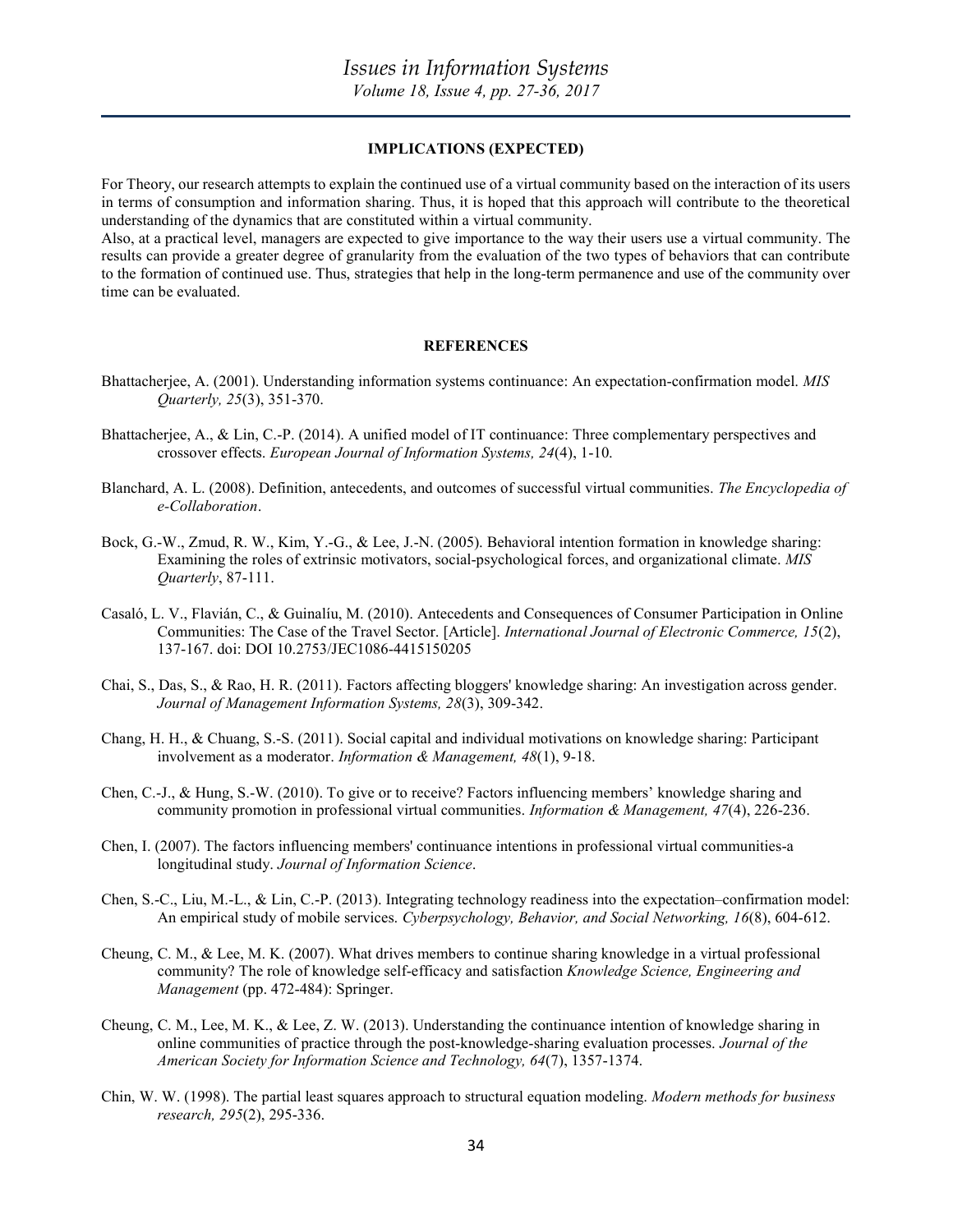- Chiu, C.-M., Hsu, M.-H., & Wang, E. T. (2006). Understanding knowledge sharing in virtual communities: An integration of social capital and social cognitive theories. Decision Support Systems, 42(3), 1872-1888.
- Davis, F. D. (1989). Perceived usefulness, perceived ease of use, and user acceptance of information technology. MIS Quarterly, 319-340.
- Duggan, M., Ellison, N. B., Lampe, C., Lenhart, A., & Madden, M. (2015). Frequency of Social Media Use. Retrieved from http://www.pewinternet.org/2015/01/09/frequency-of-social-media-use-2/
- Festinger, L. (1962). A theory of cognitive dissonance (Vol. 2): Stanford university press.
- He, W., & Wei, K.-K. (2009). What drives continued knowledge sharing? An investigation of knowledge-contribution and-seeking beliefs. Decision Support Systems, 46(4), 826-838.
- Hong, S.-J., Thong, J., & Tam, K.-Y. (2005). Understanding continued IT usage: An extension to the expectationconfirmation model in IT domain. PACIS 2005 Proceedings, 105.
- Hossain, M. A., & Quaddus, M. (2012). Expectation–confirmation theory in information system research: A review and analysis. In Y. K. Dwivedi, M. R. Wade & S. L. Schneberger (Eds.), Information systems theory: Explaining and predicting our digital society, Vol 1. (pp. 441-469). New York: Springer.
- Hsu, M.-H., Ju, T. L., Yen, C.-H., & Chang, C.-M. (2007). Knowledge sharing behavior in virtual communities: The relationship between trust, self-efficacy, and outcome expectations. International journal of human-computer studies, 65(2), 153-169.
- Inkpen, A. C., & Tsang, E. W. (2005). Social capital, networks, and knowledge transfer. Academy of management review, 30(1), 146-165.
- Jasperson, J. S., Carter, P. E., & Zmud, R. W. (2005). A comprehensive conceptualization of post-adoptive behaviors associated with information technology enabled work systems. MIS Quarterly, 29(3), 525-557.
- Jin, X.-L., Cheung, C. M., Lee, M. K., & Chen, H.-P. (2009). How to keep members using the information in a computer-supported social network. Computers in Human Behavior, 25(5), 1172-1181.
- Jin, X.-L., Lee, M. K., & Cheung, C. M. (2009). Understanding users' continuance intention to answer questions in online question answering communities. Paper presented at the Proceedings of The 9th International Conference on Electronic Business. Macau.
- Jin, X.-L., Lee, M. K., & Cheung, C. M. (2010). Predicting continuance in online communities: model development and empirical test. Behaviour & Information Technology, 29(4), 383-394.
- Jin, X.-L., Zhou, Z., Lee, M. K., & Cheung, C. M. (2013). Why users keep answering questions in online question answering communities: A theoretical and empirical investigation. International Journal of Information Management, 33(1), 93-104.
- Kim, B. (2011). Understanding antecedents of continuance intention in social-networking services. Cyberpsychology, Behavior, and Social Networking, 14(4), 199-205.
- Kosonen, M. (2009). Knowledge sharing in virtual communities-a review of the empirical research. International Journal of Web Based Communities, 5(2), 144-163.
- Lee, J. Y., Park, S., Na, E.-Y., & Kim, E.-m. (2016). A comparative study on the relationship between social networking site use and social capital among Australian and Korean youth. Journal of Youth Studies, 19(9), 1164-1183.